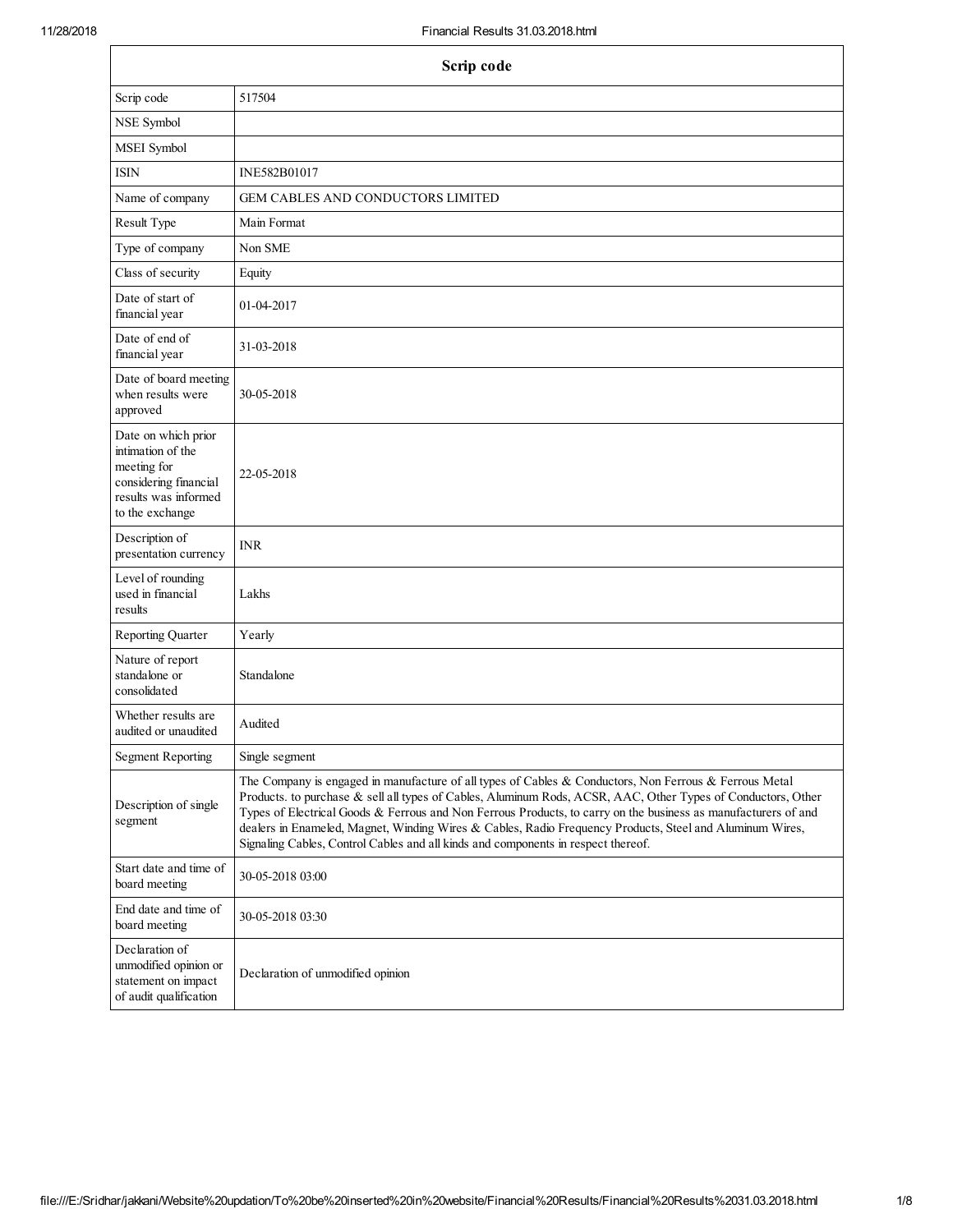$\mathsf{r}$ 

|                  | Financial Results - Other than Bank                                                                                                                                                           |                                            |                                                               |
|------------------|-----------------------------------------------------------------------------------------------------------------------------------------------------------------------------------------------|--------------------------------------------|---------------------------------------------------------------|
|                  | <b>Particulars</b>                                                                                                                                                                            | 3 months/ 6 months ended<br>$(dd-mm-yyyy)$ | Year to date figures for current period ended<br>(dd-mm-yyyy) |
| A                | Date of start of reporting period                                                                                                                                                             | 01-01-2018                                 | 01-04-2017                                                    |
| B                | Date of end of reporting period                                                                                                                                                               | 31-03-2018                                 | 31-03-2018                                                    |
| $\mathcal{C}$    | Whether results are audited or unaudited                                                                                                                                                      | Audited                                    | Unaudited                                                     |
| D                | Nature of report standalone or consolidated                                                                                                                                                   | Standalone                                 | Standalone                                                    |
| Part<br>1        | Blue color marked fields are non-mandatory. For Consolidated Results, if the company has no figures for 3 months / 6<br>months ended, in such case zero shall be inserted in the said column. |                                            |                                                               |
| 1                | <b>Revenue From Operations</b>                                                                                                                                                                |                                            |                                                               |
|                  | Revenue from operations                                                                                                                                                                       | 10.96                                      | 31.29                                                         |
|                  | Other income                                                                                                                                                                                  | $\theta$                                   | $\theta$                                                      |
|                  | <b>Total Revenue</b>                                                                                                                                                                          | 10.96                                      | 31.29                                                         |
| $\boldsymbol{2}$ | <b>Expenses</b>                                                                                                                                                                               |                                            |                                                               |
| (a)              | Cost of materials consumed                                                                                                                                                                    | $\mathbf{0}$                               | $\theta$                                                      |
| (b)              | Purchases of stock-in-trade                                                                                                                                                                   | $\theta$                                   | 18.99                                                         |
| (c)              | Changes in inventories of finished goods, work-in-<br>progress and stock-in-trade                                                                                                             | 117.38                                     | 117.38                                                        |
| (d)              | Employee benefit expense                                                                                                                                                                      | 35.32                                      | 52.66                                                         |
| (e)              | Finance costs                                                                                                                                                                                 | 0.01                                       | 0.08                                                          |
| (f)              | Depreciation and amortisation expense                                                                                                                                                         | $\mathbf{0}$                               | $\theta$                                                      |
| (g)              | <b>Other Expenses</b>                                                                                                                                                                         |                                            |                                                               |
| 1                | Other Expenditure                                                                                                                                                                             | 4.11                                       | 10.4                                                          |
|                  | <b>Total other expenses</b>                                                                                                                                                                   | 4.11                                       | 10.4                                                          |
|                  | <b>Total expenses</b>                                                                                                                                                                         | 156.82                                     | 199.51                                                        |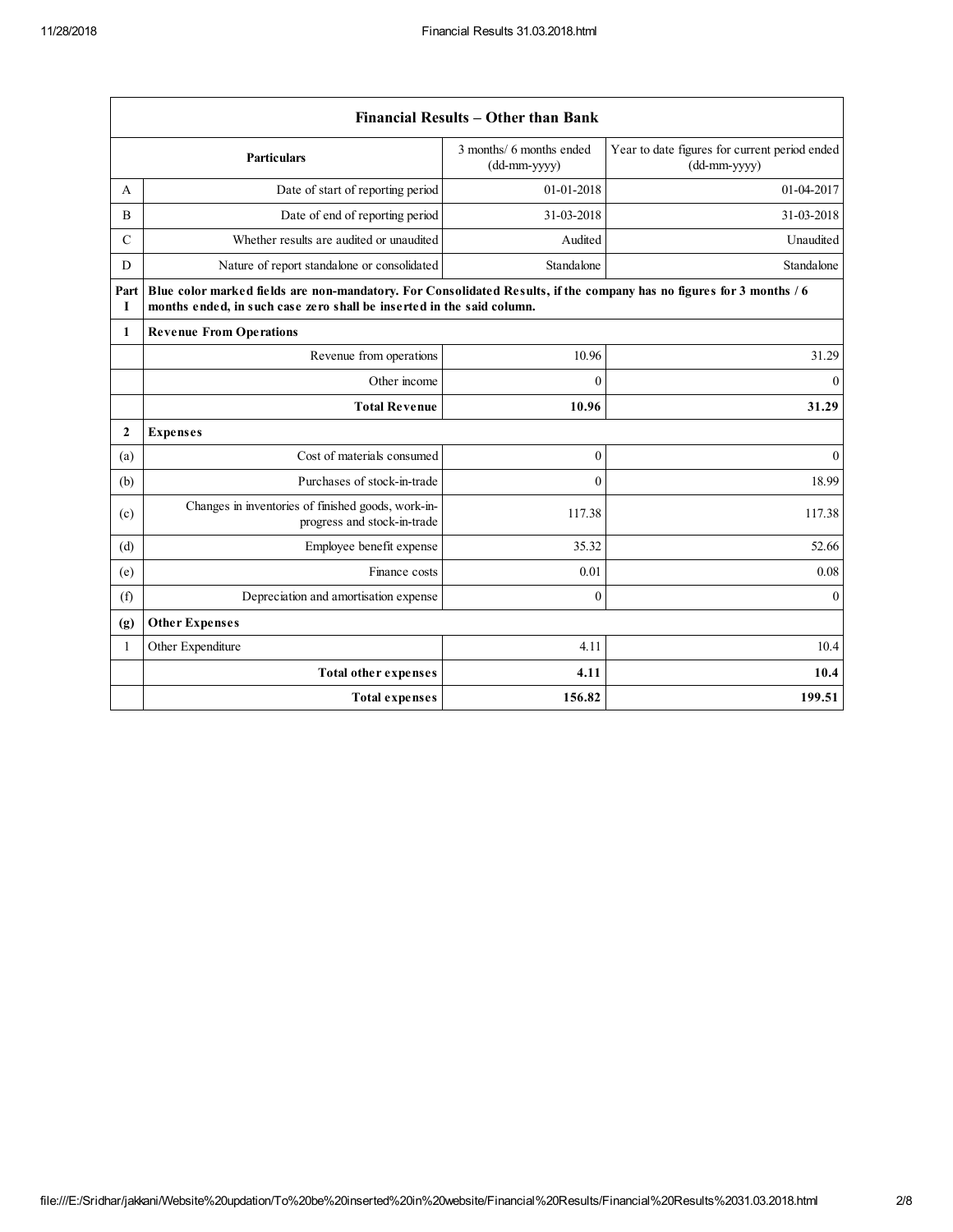|                | <b>Financial Results – Other than Bank</b>                                                                                                                                                    |                                           |                                                               |  |
|----------------|-----------------------------------------------------------------------------------------------------------------------------------------------------------------------------------------------|-------------------------------------------|---------------------------------------------------------------|--|
|                | <b>Particulars</b>                                                                                                                                                                            | 3 months/ 6 months ended (dd-<br>mm-yyyy) | Year to date figures for current period ended<br>(dd-mm-yyyy) |  |
| A              | Date of start of reporting period                                                                                                                                                             | 01-01-2018                                | 01-04-2017                                                    |  |
| B              | Date of end of reporting period                                                                                                                                                               | 31-03-2018                                | 31-03-2018                                                    |  |
| $\mathcal{C}$  | Whether results are audited or unaudited                                                                                                                                                      | Audited                                   | Unaudited                                                     |  |
| D              | Nature of report standalone or consolidated                                                                                                                                                   | Standalone                                | Standalone                                                    |  |
| Part<br>1      | Blue color marked fields are non-mandatory. For Consolidated Results, if the company has no figures for 3 months / 6<br>months ended, in such case zero shall be inserted in the said column. |                                           |                                                               |  |
| 3              | Profit before exceptional and extraordinary<br>items and tax                                                                                                                                  | $-145.86$                                 | $-168.22$                                                     |  |
| 4              | Exceptional items                                                                                                                                                                             | 160                                       | 160.26                                                        |  |
| 5              | Profit before extraordinary items and tax                                                                                                                                                     | 14.14                                     | $-7.96$                                                       |  |
| 6              | Extraordinary items                                                                                                                                                                           | $\theta$                                  | $\mathbf{0}$                                                  |  |
| $\overline{7}$ | Profit before tax                                                                                                                                                                             | 14.14                                     | $-7.96$                                                       |  |
|                | Current tax                                                                                                                                                                                   | $\theta$                                  | $\mathbf{0}$                                                  |  |
|                | Deferred tax                                                                                                                                                                                  | $\theta$                                  | $\mathbf{0}$                                                  |  |
|                | <b>Total tax expenses</b>                                                                                                                                                                     | $\mathbf{0}$                              | $\overline{0}$                                                |  |
| 9              | Net Profit Loss for the period from continuing<br>operations                                                                                                                                  | 14.14                                     | $-7.96$                                                       |  |
| 10             | Profit (loss) from discontinuing operations before<br>tax                                                                                                                                     | $\mathbf{0}$                              | $\mathbf{0}$                                                  |  |
| 11             | Tax expense of discontinuing operations                                                                                                                                                       | $\mathbf{0}$                              | $\overline{0}$                                                |  |
| 12             | Net profit (loss) from discontinuing operation<br>after tax                                                                                                                                   | $\theta$                                  | $\mathbf{0}$                                                  |  |
| 13             | Profit (loss) for period before minority<br>interest                                                                                                                                          | 14.14                                     | $-7.96$                                                       |  |
| 16             | Net profit (Loss) for the period                                                                                                                                                              | 14.14                                     | $-7.96$                                                       |  |

## Financial Results – Other than Bank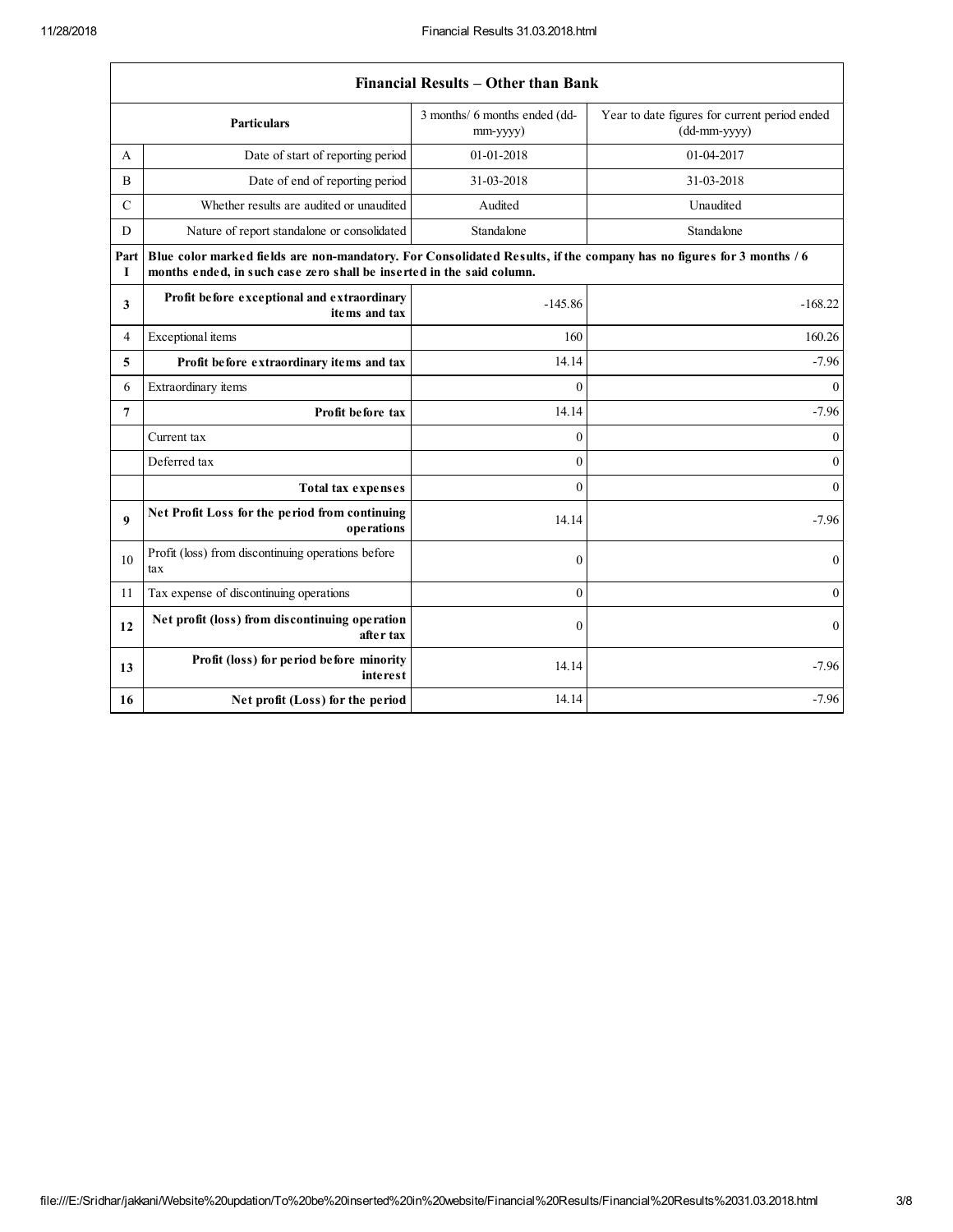|               | Financial Results – Other than Bank                                                                                                                                                           |                                            |                                                                 |  |
|---------------|-----------------------------------------------------------------------------------------------------------------------------------------------------------------------------------------------|--------------------------------------------|-----------------------------------------------------------------|--|
|               | <b>Particulars</b>                                                                                                                                                                            | 3 months/ 6 months ended<br>$(dd-mm-yyyy)$ | Year to date figures for current period ended<br>$(dd-mm-yyyy)$ |  |
| A             | Date of start of reporting period                                                                                                                                                             | $01-01-2018$                               | 01-04-2017                                                      |  |
| B             | Date of end of reporting period                                                                                                                                                               | 31-03-2018                                 | 31-03-2018                                                      |  |
| $\mathcal{C}$ | Whether results are audited or unaudited                                                                                                                                                      | Audited                                    | Unaudited                                                       |  |
| D             | Nature of report standalone or consolidated                                                                                                                                                   | Standalone                                 | Standalone                                                      |  |
| Part<br>Т     | Blue color marked fields are non-mandatory. For Consolidated Results, if the company has no figures for 3 months / 6<br>months ended, in such case zero shall be inserted in the said column. |                                            |                                                                 |  |
| 17            | Details of equity share capital                                                                                                                                                               |                                            |                                                                 |  |
|               | Paid-up equity share capital                                                                                                                                                                  | 686.375                                    | 686.375                                                         |  |
|               | Face value of equity share capital                                                                                                                                                            | 10                                         | 10                                                              |  |
| 17            | Details of debt securities                                                                                                                                                                    |                                            |                                                                 |  |
|               | Basic earnings (loss) per share from continuing and<br>discontinued operations                                                                                                                | 0.21                                       | 0.12                                                            |  |
| 20            | Debt equity ratio                                                                                                                                                                             |                                            |                                                                 |  |
| 21            | Debt service coverage ratio                                                                                                                                                                   | $\theta$                                   | $\theta$                                                        |  |
| 22            | Interest service coverage ratio                                                                                                                                                               | 0                                          | $\mathbf{0}$                                                    |  |
|               |                                                                                                                                                                                               |                                            |                                                                 |  |

## Financial Results – Other than Bank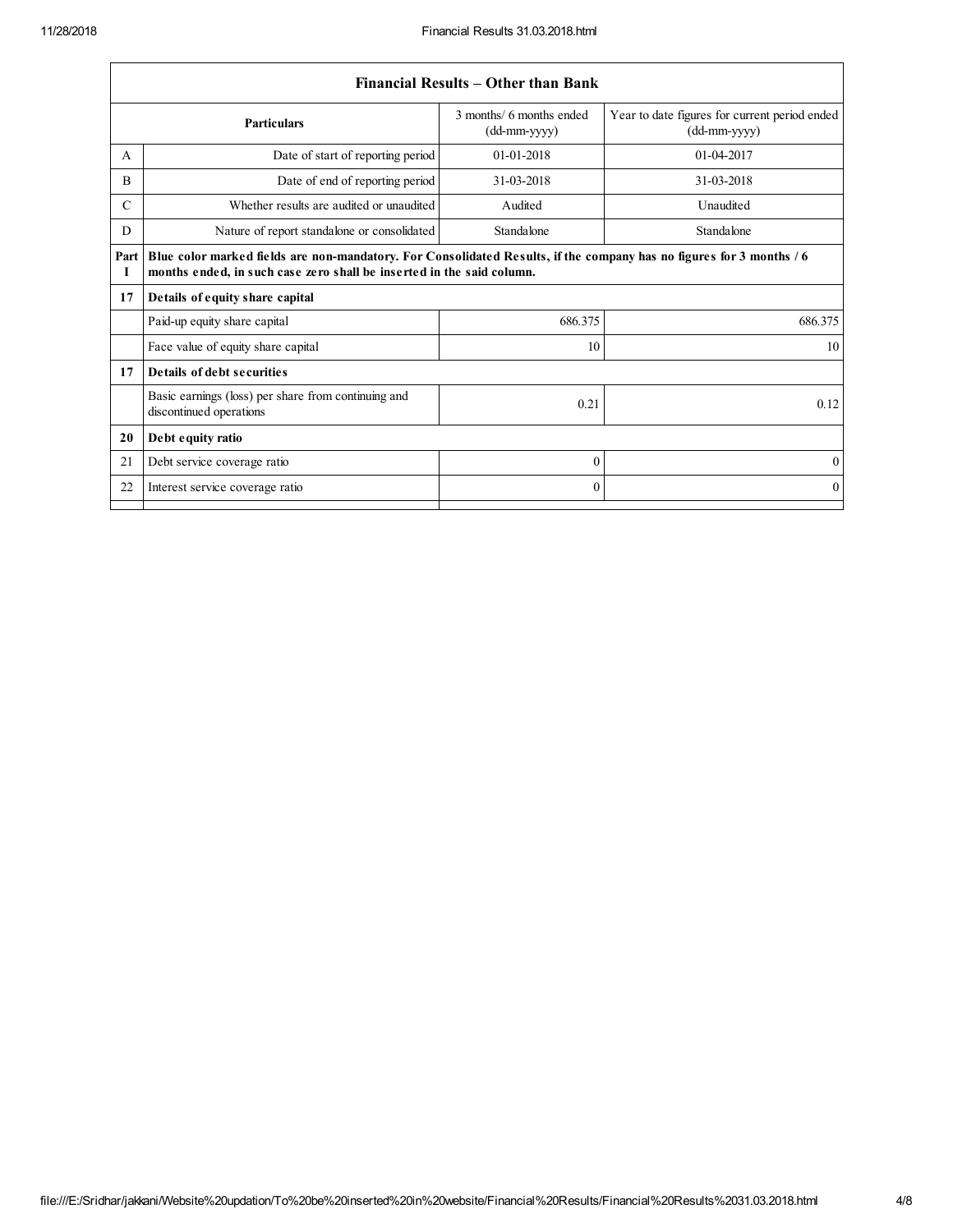|                | <b>Statement of Asset and Liabilities</b>                                                  |                                 |
|----------------|--------------------------------------------------------------------------------------------|---------------------------------|
|                | Particulars                                                                                | Current year ended (dd-mm-yyyy) |
|                | Date of start of reporting period                                                          | 01-04-2017                      |
|                | Date of end of reporting period                                                            | 31-03-2018                      |
|                | Whether results are audited or unaudited                                                   | Audited                         |
|                | Nature of report standalone or consolidated                                                | Standalone                      |
|                | <b>Equity and liabilities</b>                                                              |                                 |
| 1              | Shareholders' funds                                                                        |                                 |
|                | Share capital                                                                              | 686.38                          |
|                | Reserves and surplus                                                                       | $-3693.04$                      |
|                | Money received against share warrants                                                      |                                 |
|                | Total shareholders' funds                                                                  | $-3006.66$                      |
| $\overline{c}$ | Share application money pending allotment                                                  | $\boldsymbol{0}$                |
| 3              | Deferred government grants                                                                 |                                 |
| 4              | Minority interest                                                                          |                                 |
| 5              | Non-current liabilities                                                                    |                                 |
|                | Long-term borrowings                                                                       | 3274.33                         |
|                | Deferred tax liabilities (net)                                                             |                                 |
|                | Foreign currency monetary item translation difference liability account                    |                                 |
|                | Other long-term liabilities                                                                | 44.99                           |
|                | Long-term provisions                                                                       | $\overline{0}$                  |
|                | Total non-current liabilities                                                              | 3319.32                         |
| 6              | <b>Current liabilities</b>                                                                 |                                 |
|                | Short-term borrowings                                                                      | $\boldsymbol{0}$                |
|                | <b>Trade Payables</b>                                                                      |                                 |
|                | (A) Total outstanding dues of micro enterprises and small enterprises                      | $\mathbf{0}$                    |
|                | (B) Total outstanding dues of creditors other than micro enterprises and small enterprises | 708.37                          |
|                | Other current liabilities                                                                  | 2446.16                         |
|                | Short-term provisions                                                                      | $\mathbf{0}$                    |
|                | <b>Total current liabilities</b>                                                           | 3154.53                         |
|                | Total equity and liabilities                                                               | 3467.19                         |
|                | Assets                                                                                     |                                 |
| 1              | Non-current assets                                                                         |                                 |
| (i)            | <b>Fixed assets</b>                                                                        |                                 |
|                | Tangible assets                                                                            | 27.01                           |
|                | Producing properties                                                                       |                                 |
|                | Intangible assets                                                                          | $\boldsymbol{0}$                |
|                | Preproducing properties                                                                    |                                 |
|                | Tangible assets capital work-in-progress                                                   | 534.63                          |
|                | Intangible assets under development or work-in-progress                                    |                                 |
|                | <b>Total fixed assets</b>                                                                  | 561.64                          |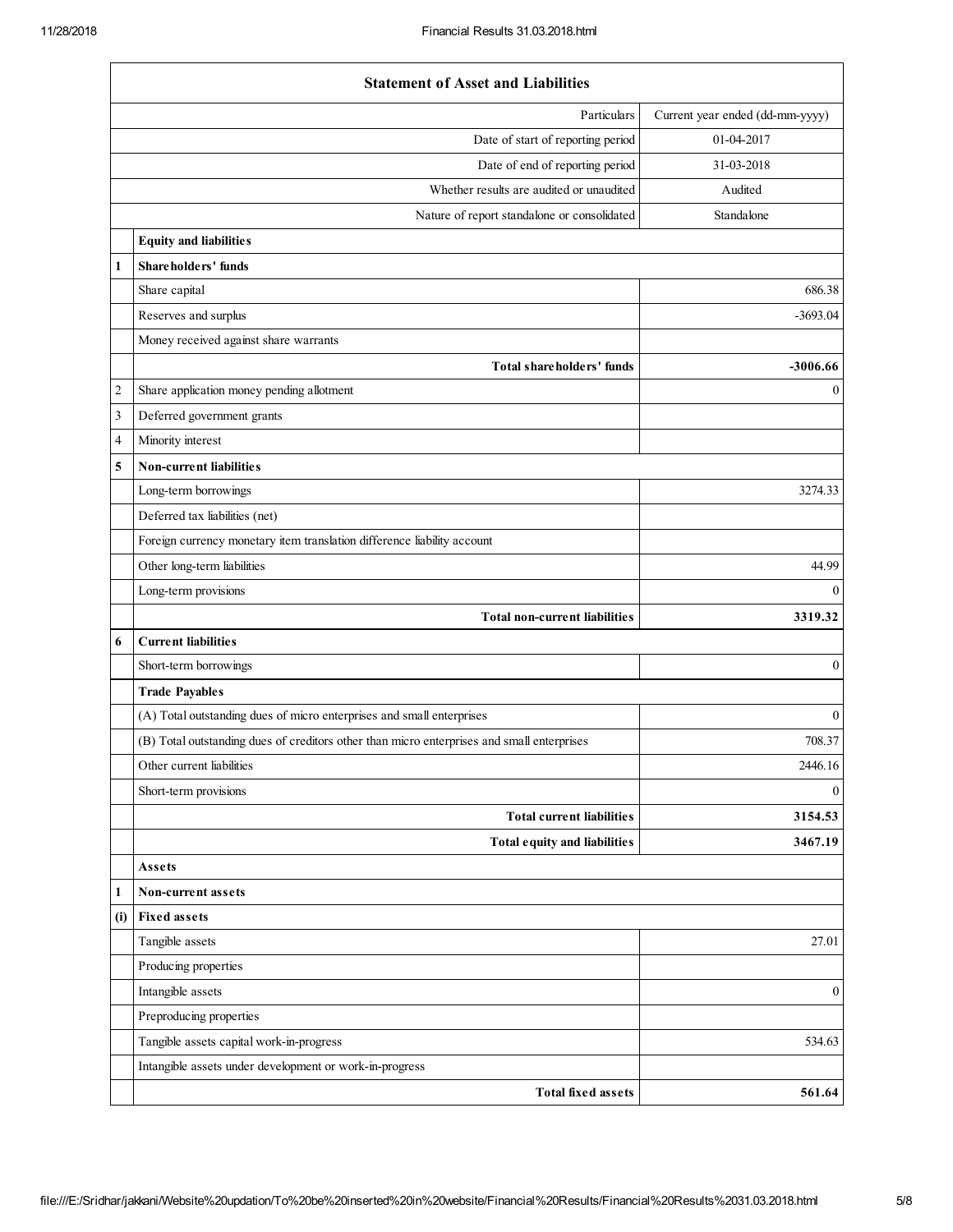|        | <b>Statement of Asset and Liabilities</b>                           |                                 |
|--------|---------------------------------------------------------------------|---------------------------------|
|        | Particulars                                                         | Current year ended (dd-mm-yyyy) |
|        | Date of start of reporting period                                   | 01-04-2017                      |
|        | Date of end of reporting period                                     | 31-03-2018                      |
|        | Whether results are audited or unaudited                            | Audited                         |
|        | Nature of report standalone or consolidated                         | Standalone                      |
| (ii)   | Non-current investments                                             | $\mathbf{0}$                    |
| (v)    | Deferred tax assets (net)                                           | 159.44                          |
| (vi)   | Foreign currency monetary item translation difference asset account |                                 |
| (vii)  | Long-term loans and advances                                        | 269.77                          |
| (viii) | Other non-current assets                                            |                                 |
|        | <b>Total non-current assets</b>                                     | 990.85                          |
|        | <b>Current assets</b>                                               |                                 |
|        | Current investments                                                 | $\mathbf{0}$                    |
|        | Inventories                                                         | 33.43                           |
|        | Trade receivables                                                   | 2354.42                         |
|        | Cash and cash equivalents                                           | 0.76                            |
|        | Bank balance other than cash and cash equivalents                   | $\Omega$                        |
|        | Short-term loans and advances                                       | $\Omega$                        |
|        | Other current assets                                                | 87.73                           |
|        | <b>Total current assets</b>                                         | 2476.34                         |
|        | <b>Total assets</b>                                                 | 3467.19                         |
|        | Disclosure of notes on assets and liabilities                       |                                 |